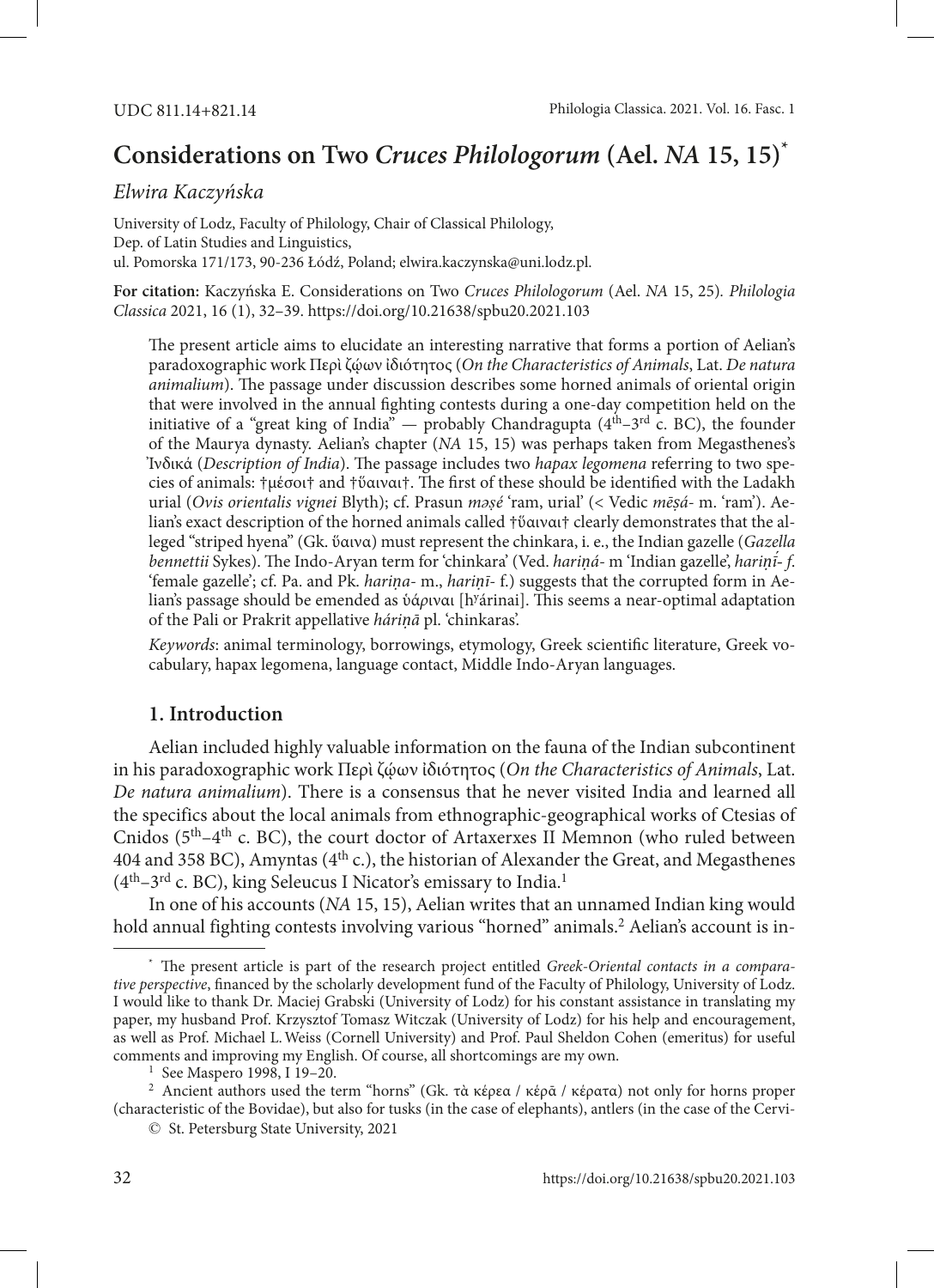teresting for two reasons. First, his description includes names of two horned animals (†μέσοι† and †ὕαιναι†) which are still to be explained and identified, and which the editors consider corrupt and usually mark with a *crux philologorum*. <sup>3</sup> Second, to the best of my knowledge, these zoonyms (which I believe to be of Indic origin) have not been the subject of previous investigation.<sup>4</sup> The aim of this article is to identify the species of the Indian "horned" animals mentioned by Aelian (*NA* 15, 15) and to explicate linguistic discrepancies in their putative names.

## **2. Aelian's account of some horned animals of India**

The chapter under analysis (*NA* 15, 15), which begins with the phrase "the great king of the Indian people", is probably based on an account by Megasthenes, the author of the four-volume Ἰνδικά (*Indica*).5 According to Strabo, Megasthenes, in his capacity as the ambassador of the Syrian ruler Seleucus I, was staying at the royal court of Chandragupta, the king of Magadha between 321 and 297 BC and the founder of the Maurya dynasty:6

Ἰνδῶν δὲ ὁ μέγας βασιλεὺς μιᾶς ἡμέρας ἀνὰ πᾶν ἔτος ἀγωνίας προτίθησι τοῖς τε ἄλλοις ὅσοις εἶπον ἑτέρωθι, ἐν δὲ τοῖς καὶ ζῴοις ἀλόγοις, ἀλλὰ ἐκείνοις <γε> ὧν ἐκπέφυκε κέρατα. κυρίττει δὲ ταῦτα ἄλληλα, καὶ φύσει τινὶ θαυμαστῇ μέχρι νίκης ἁμιλλᾶται, ὥσπερ οὖν ἀθληταὶ ἢ ὑπὲρ ἄθλων μεγίστων ἰσχυριζόμενοι ἢ ὑπὲρ κλέους σεμνοῦ καὶ φήμης τινὸς ἀγαθῆς. εἰσὶ δὲ οἱ ἀγωνισταὶ οἵδε οἱ ἄλογοι ταῦροί τε ἄγριοι καὶ κριοὶ ἥμεροι καὶ οἱ καλούμενοι †μέσοι† καὶ ὄνοι μονόκερῳ καὶ †ὕαιναι†. φασὶ δὲ εἶναι τοῦτο τὸ ζῷον δορκάδος μὲν ἧττον, ἐλάφου δὲ πολλῷ θρασύτερον καὶ θυμούμενον ἐς κέρας. εἶτα ἐπὶ πᾶσιν οἱ ἐλέφαντες ἀγωνισταὶ παρίασιν· προχωροῦσι δὲ οὗτοι καὶ μέχρι θανάτου τιτρώσκοντες ἀλλήλους τοῖς κέρασιν, καὶ πολλάκις μὲν ὁ ἕτερος κρατεῖ καὶ ἀποκτείνει τὸν ἀντίπαλον, πολλάκις δὲ καὶ συναποθνήσκουσιν.7

In India the Great King [probably, Chandragupta Maurya] on one day in every year arranges contests not only for various creatures, as I have said elsewhere, but among them between dumb animals also, or at any rate for those which are born with horns. And these butt each other and struggle with an instinct truly astonishing until one is victorious, as in fact athletes do, using all their strength to win the highest prizes or to achieve glorious renown and a noble fame. But these dumb combatants are wild bulls, tame rams, and what are called *mesoi* [i. e., urials] and one-horned asses [i. e., Indian one-horned rhinoceroses] and *hyainai*  [i. e., Indian gazelles]. They say that this animal is smaller than a gazelle but far more spirited than a stag and that it vents its fury with its horns. And last of all there come forward elephants to the fight: they advance and wound one another to the death with their tusks, and frequently one comes off victor and kills its adversary; frequently also both die together (Transl. Scholfield<sup>8</sup>).

Maspero 1998, II 872. I have also consulted the most recent edition: García Valdés, Llera Fueyo, Rodríguez-Noriega Guillén 2009, 370–371. 8 Scholfield 1959, III 237.

dae), and nasal horns (in the case of rhinoceroses).<br><sup>3</sup> Scholfield 1959, III 236; Maspero 1998, II 872.

<sup>&</sup>lt;sup>4</sup> Brust 2005, passim; Kitchell 2014, 93.<br><sup>5</sup> Stein 1931, 230–326.<br><sup>6</sup> Str. 2, 1, 9: ἐπέμφθησαν μὲν γὰρ εἰς τὰ Παλίμβοθρα [= Skr. *Pāṭaliputram*], ὁ μὲν Μεγασθένης πρὸς Σανδρόκοττον [= Skr. *Candraguptaḥ*], ὁ δὲ Δηίμαχος πρὸς Ἀμιτροχάδην [= Skr. *Amitraghātaḥ*] τὸν ἐκείνου υἱὸν κατὰ πρεσβείαν. See Christol 2015, 836–843. 7 I quote the Greek text from the bilingual edition by Scholfield (1959, III 236), as well as that by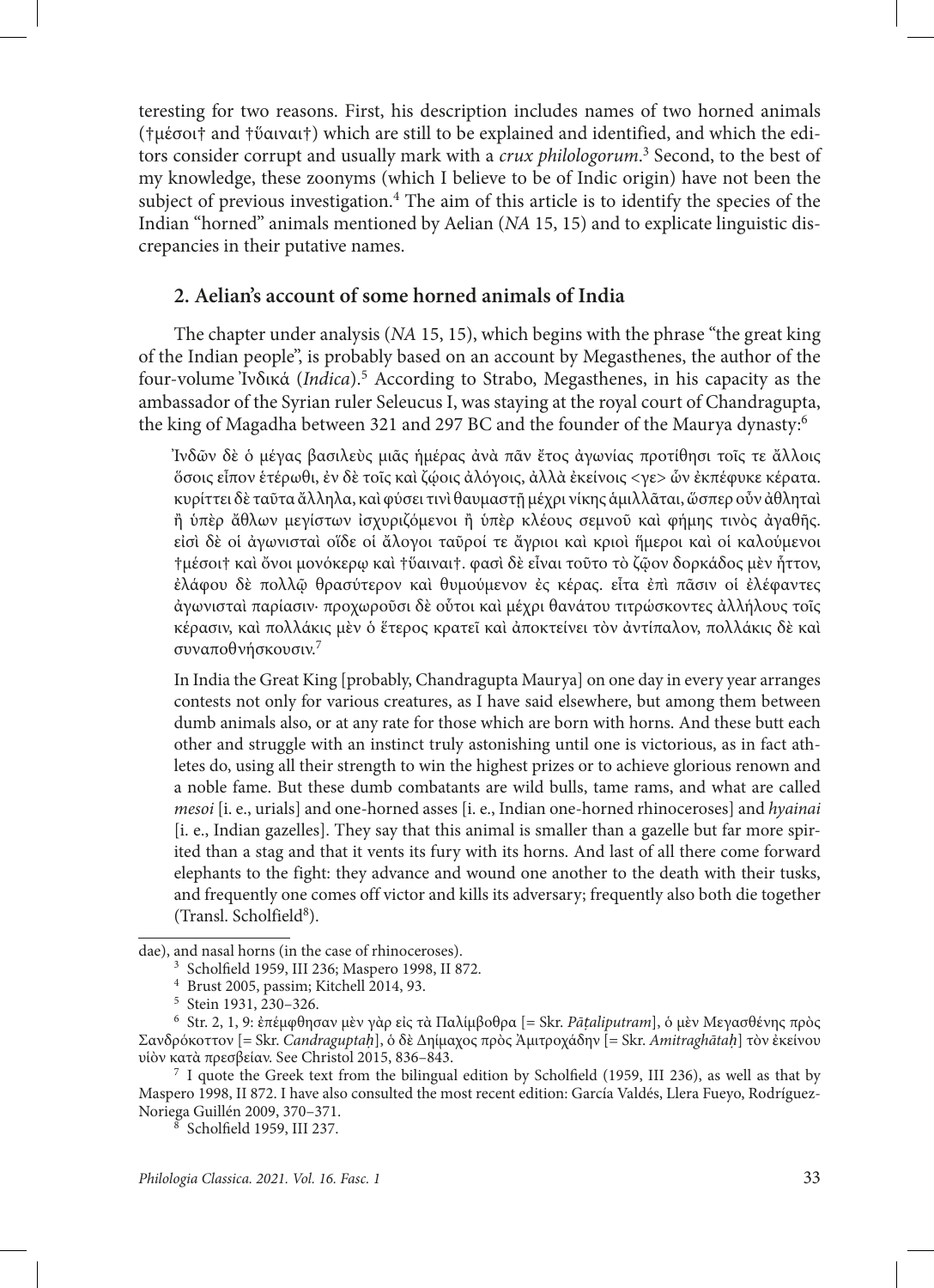In the above passage, Aelian lists some Indian animals participating in the fighting contests which can be identified beyond all doubt. The term "wild bulls" (ταῦροι ἄγριοι) denotes wild Asian buffalo (*bubalus arnee* Kerr). The term "tame rams" (κριοὶ ἥμεροι) clearly refers to male sheep (*Ovis aries* L.). The word ἐλέφαντες obviously implies Asian elephants (*Elephas indicus* L.). The species of the other animals mentioned by Aelian are unknown or highly debatable.<sup>9</sup> I have augmented Scholfield's translation with some suggestions as to what the missing species may have been, expanding on my hypotheses later in the article. In my opinion, the animals called *mésoi* (οἱ καλούμενοι †μέσοι†) are urials, i. e., wild males of the steppe sheep (*Ovis aries orientalis* Blyth, 1841), while the onehorned donkeys (ὄνοι μονόκερῳ) are in fact Indian rhinoceroses (*Rhinoceros unicornis*  L.), a species that the Greeks and the Romans did not know very well. Aelian discusses the animals called *hýainai* (†ὕαιναι†) at somewhat greater length, describing their appearance and behavior; this makes it possible to identify the actual species (the Indian gazelle, *Gazella bennettii* Sykes, 1831) as well as to restore the original form of the zoonym.

# **3. Domesticated rams and wild rams, so-called μέσοι**

In the passage under examination, Aelian mentions "domesticated rams and the socalled *mésoi*" (κριοὶ ἥμεροι καὶ οἱ καλούμενοι †μέσοι†). Listing these animals in immediate succession is not without significance, given that, in my opinion, the spelling μέσοι is a phonetic rendering of *mēsa-* m. 'ram, sheep', attested in Prakrit in the nominative singular form *mḗso*. This word (which is of Indo-European origin) is attested very early, appearing in the Rigveda (Ved. *mēṣá-* m. 'ram')10 and continues into Modern Indic languages, e.g., Hi. *mes* m. 'ram'.11 The Greek form μέσοι is based on the Prakrit (and Pali) nominative singular *m* $\epsilon$ *so* and displays the stress shift posited both for Classical Sanskrit ( $5<sup>th</sup>$ – $10<sup>th</sup>$  c.) AD)12 and the Prakrits. That is to say, there is full segmental and supra-segmental consistency between the Greek rendering and its Middle Indic original.

Most significantly, the zoonym μέσοι cannot denote domesticated rams since these are listed by Aelian slightly earlier as κριοὶ ἥμεροι ("domesticated rams"); therefore, the reference must be to the wild species described as "the rams called *mésoi*". A crucial question thus arises as to what kind of an animal this could be, and the lexical material from Indo-Aryan helps resolve this issue. The Dardic languages spoken in the north-western extremities of the Indian subcontinent display not only the basic meaning of "ram, domestic sheep," but also the specialized meaning referring to the wild variety ("urial, male wild sheep"); cf. Pr. *məṣé* 'ram, urial', Kt. *məṣɛ́ l* 'id.', Kal. *mɛṣ*, *meṣalák* 'ram', K.*myā̃-pūtu* m. 'the young of sheep or goat'.13 Thus, it stands to reason to assume that the zoonym μέσος

<sup>9</sup> A quick glance at the translations available illustrates the point. Scholfield (1959, II 237) translates literally: "and what are called *mesoi* and one-horned asses and *hyainai*", explaining in a footnote that "*Mesoi*  and *hyainai* have not been identified, and edd. [= editors] regard the words as corrupt". Francesco Maspero 1998, II 873, in his Italian translation, uses suspension points inside square brackets, "[…] gli asini unicorni e […]", which makes reading extremely difficult. A remark "testo corrotto" is to be found in a footnote.

<sup>10</sup> Mylius 1980, 279 ('Widder'); Kochergina 1987, 521 ('барáн'); Pontillo 1996, 376 ('montone; pecora;

<sup>&</sup>lt;sup>11</sup> See Turner 1966, 597.<br><sup>12</sup> According to Pobożniak 1986, 59, "the most characteristic feature of Classical Sanskrit is the disappearance of free word stress, which was inherited from Proto-Indo-European, and the fixing of stress on the penultimate or antepenultimate sound".<br>
<sup>13</sup> See Turner 1966, 597.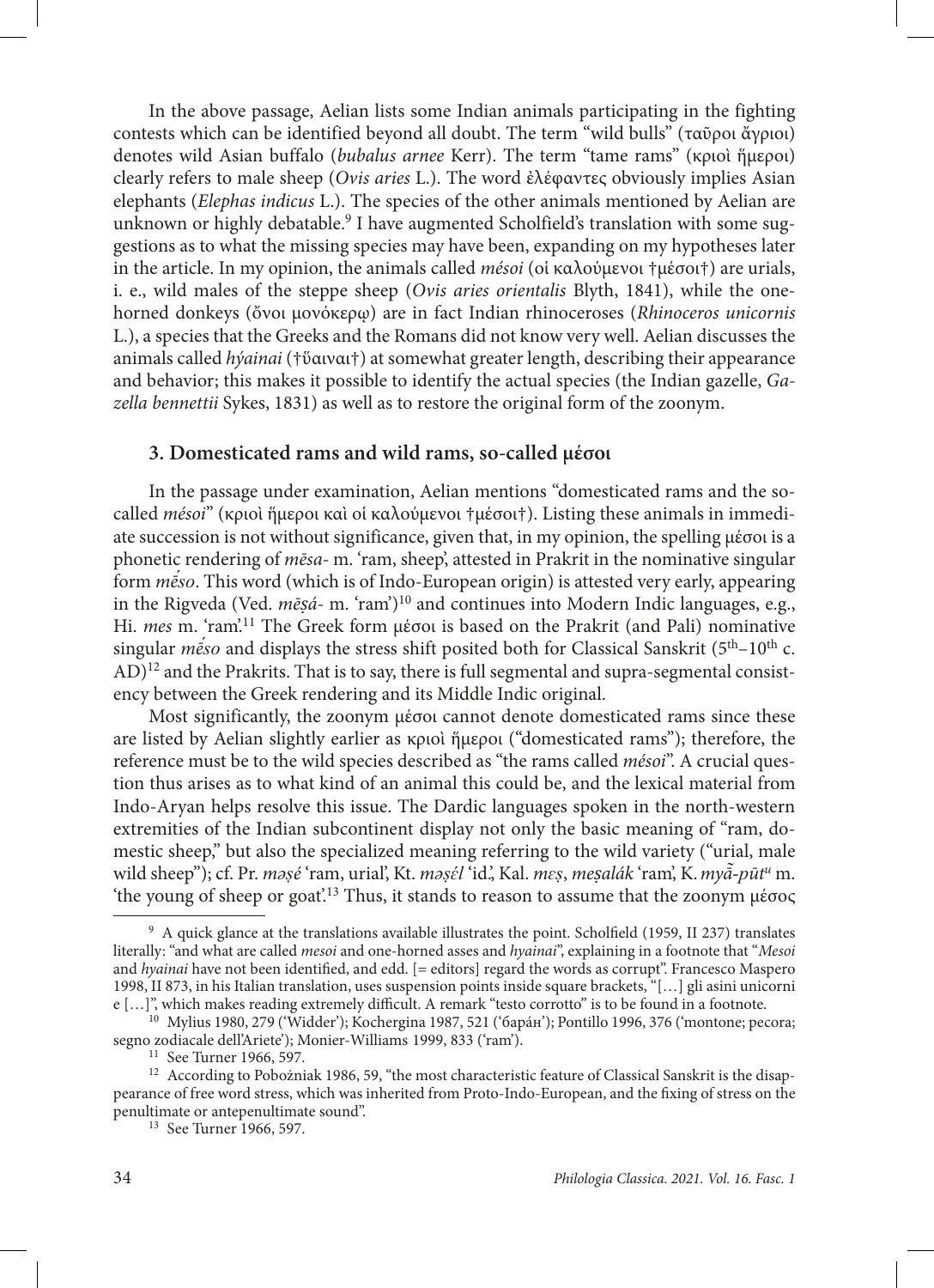( Pk. *mḗso* nom. sg. 'ram, sheep') denotes the male wild sheep. (*Ovis aries orientalis*  Blyth, 1841). The male urial is of light-brown color, has a long beard, usually white, and massive horns bending outward, which can reach up to one metre in length. Adults may weigh as much as 90 kg. This species is still extant in Kashmir and northern Pakistan.14

At this point, it is worth noting that the Old Indic appellative *meṣá*- m. 'ram' has Indo-European origins and derives from the proto-form *\*moisós* or *\*maisós* m. 'ram, sheep'.15 Its closest counterparts occur in Iranian languages, e.g., Av. *maēša-* m. 'ram', *maēšī-* f. 'ewe'; Parth. *myš* m. 'ram'; NPers. *mēš* m. 'id.'; Kurd. *mē*, *mī* f. 'sheep; Psht. *maẓ̌*m. 'ram, *meẓ̌*f. 'sheep; Khwar. *'mh* f. 'sheep (< *\*maišī-*); Yaghn. *meš* m. 'ram, sheep; Shu. *maẓ̌*f. 'sheep'.16 The Indo-European word is also attested in Phrygian, cf. Hesychius's gloss μᾶ· πρόβατα. Φρύγες,17 "sheep, as the Phrygians call them" (< IE. *\*maisā* n. pl.).18 Additionally, Indo-Iranian borrowings are attested in Finno-Ugric languages, cf. Zr. *mež* 'ram', Cher. *miž*, *mež* 'wool, hair'.19 Possibly, Gk. Att. μεῖον n. 'a lamb or a sheep sacrificed during Apatouria' also belongs to the Indo-European root denoting sheep.<sup>20</sup> North Indo-European languages have retained the derivative form *\*móisos* (or *\*máisos*) m. 'ram's or sheep's skin', hence 'leather sack, bellows' arising from the accentual opposition, cf. Lith. *maĩšas* m. 'leather sack, big sack', Latv. *màiss* m. 'sack', OPrus. *moasis* m. 'bellows';21 OCS. *мѣхъ* m. 'leather sack, bellows, Russ. *мех* m. 'animal fur; bellows', Cz. *mech* m. 'bellows; instrument case', archaic 'sack; fishing or hunting net', Pol. *miech* m. 'sack, bag, purse; bellows';22 ON. *meiss*  m. 'wicker basket', OHG. *meisa* f. 'wooden sling for moving items on one's back' < PG. *\*máisaz* m. 'carrying bag'.23

The adaptation of the Middle Indic zoonym *\*mēsa-* m. 'ram, male domestic sheep; urial, male wild sheep' (cf. Pk. *mēsa-* m. 'ram, sheep', nom. sg. *mḗso*) to the phonetic and inflectional system of Greek by means of the spelling \*μέσος (pl. μέσοι) is fully expectable. In other words, the reading μέσοι, preserved in the *De natura animalium* codices, is not corrupt and requires no editorial intervention (such as marking the word with a *crux philologorum* or reconstructing it from partial data). Nor is there a need to question the correctness of *hapax legomenon* μέσοι or refer the reader to the Hesychian gloss (*HAL*  μ-95): μαίσωλος· ζῷον τετράπουν, γενόμενον ἐν τῇ Ἰνδικῇ, ὅμοιον μόσχῳ ("a quadrupedal animal living in the territory of India which resembles a calf").<sup>24</sup> The word μαίσωλος, recorded once in Hesychius' lexicon, has actually nothing to do with the zoonym μέσοι being a derivative (a diminutive form) of another Old Indic appellative, namely *mahiṣá-*

<sup>&</sup>lt;sup>14</sup> See ill. at [https://commons.wikimedia.org/wiki/File:Ovis\\_ammon\\_vignei\\_arkal\\_Pretoria\\_3.jpg](https://commons.wikimedia.org/wiki/File:Ovis_ammon_vignei_arkal_Pretoria_3.jpg).<br><sup>15</sup> Pokorny 1959, 747; Mayrhofer 1963, 689; Mayrhofer 1996, 380.

<sup>&</sup>lt;sup>16</sup> Bartholomae 1904, 1109; Morgenstierne 1927, 49; Morgenstierne 1974, 44; Bailey 1979, 332; Tsabolov 2001, 676; Morgenstierne 2003, 48. 17 Latte 1966, 620.

<sup>&</sup>lt;sup>19</sup> Bur. *m*ē*š* 'skin-bag' is also an old Indo-Iranian loan; see Mayrhofer 1963, 689.<br><sup>20</sup> See Kroonen 2013, 349. A different etymology is posited by Beekes 2010, 921.<br><sup>21</sup> Fraenkel 1962, 397; Smoczyński 2007, 368.<br><sup>22</sup> malia cornuta quae sint ignorare me fateor. Μαίσωλος Hesychio in India sunt quadrupedes vitulis similes" (Gesner 1556, 318; cf. Latte 1966, 622).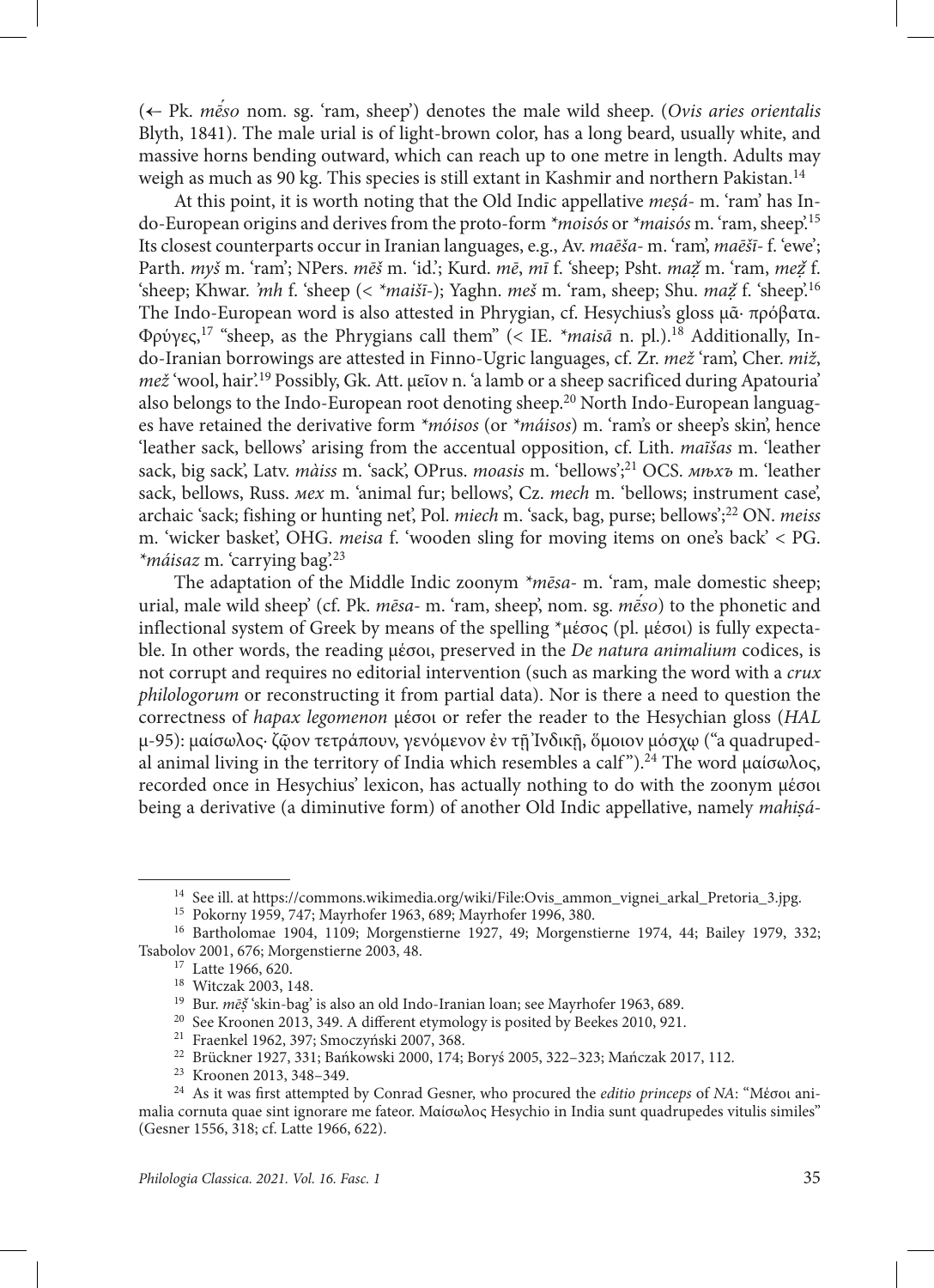m. 'buffalo', which is based on the adjective *mahiṣá-* 'great, powerful',25 cf. Ved. *máhi-* adj. 'id.' = Gk. μέγας adj. 'great, big, large'.<sup>26</sup>

#### **4. The Indian animals called ὕαιναι (?)**

Dictionaries of Ancient Greek list three zoological meanings of the word ὕαινα: (1) 'striped hyena, *Hyaena hyaena* L.'; (2) 'a species of the antelope'; (3) 'an unidentified sea fish.<sup>27</sup> The second meaning is only attested in the very passage of Aelian under discussion (*NA* 15, 15).28 However, the present-day editors deem the ms. reading corrupt, and print it *sub cruce*. 29 Fortunately, in addition to providing the Indian animal's name, Aelian also described its appearance and behavior: φασὶ δὲ εἶναι τοῦτο τὸ ζῷον δορκάδος μὲν ἧττον, ἐλάφου δὲ πολλῷ θρασύτερον καὶ θυμούμενον ἐς κέρας. This suggests that the animal has horns or antlers, is smaller than δορκάς, and exceptionally combative, more so than deer during the mating period.

The zoonym δορκάς used for the comparison may denote either 'the roe, *Capreolus capreolus* L.', if the description concerns an animal living in Europe, or 'the Dorcas gazelle, *Gazella dorcas* L.', or alternatively 'the Thomson's gazelle *Eudorcas thomsonii* Günther', if the description refers to North Africa or Ethiopia.<sup>30</sup> It cannot be stated with absolute certainty which of these Aelian (or Megasthenes) decided to compare them to the Indian animal involved in the fighting contests at King Chandragupta's court. At this point, it is worth looking at the animals that were referred to as δορκάδες.

The roe is a middle-sized, slender animal with long legs, reddish-brown coat (in summer) with a white or yellowish spot on the buttocks. It is between 95–135 cm long, 70-90 cm tall (measured to the withers), and it weighs between 18 and 30 kg.<sup>31</sup> The Dorcas gazelle is similar to the roe, but it is slightly smaller (between 90 and 110 cm long, 55–65 cm tall when measured to the withers, weighing between 15 and 20 kg). The Thomson's gazelle has longer and more twisted legs, and its colour is similar to that of the Dorcas gazelle, but it is closer in size to the roe (between 80 and 110 cm long, 60-90 cm tall when measured to the withers, weighing between 30 and 35 kg). Thus, it appears that the roe, being larger than the Dorcas gazelle and Thomson's gazelle, is the optimal reference point.

The term ἔλαφος 'red deer, *Cervus elaphus* L.' clearly suggests that either Aelian himself or Megasthenes compared Indian animals to European ones (the red deer does not live in Africa).<sup>32</sup> There is no question that the Indian "horned animal" described by Aelian is a middle-sized animal, yet it is smaller than the roe.

<sup>&</sup>lt;sup>25</sup> In the critical apparatus, Kurt Latte commented: "Ind. mahisáḥ 'bubalus' Charpentier KZ 45, 94, 4".<br><sup>26</sup> Cf. the Hesychian gloss (*HAL* µ-63): µαΐ· µέγα. Ἰνδοί. See Latte 1966, 621; Brust 2005, 401–402.<br><sup>27</sup> Beside L

<sup>2018, 75,</sup> does not include meaning (2), considering the *locus dolens* in *NA* unexplainable.

<sup>&</sup>lt;sup>29</sup> Scholfield 1959, III 236; Maspero 1998, II 872. Other publishers of Aelian's work pointed to the corruption of the text in the critical apparatus: see Hercher 1864, LIII, ad p. 379 ("vox corrupta"); García Valdés, Llera Fueyo, Rodríguez-Noriega Guillén 2009, 370 ("ὕαιναι] susp.: voc. corrupt.").

<sup>&</sup>lt;sup>30</sup> See LSJ s. v.; Kitchell 2014, 59–60.<br><sup>31</sup> L. J. Dobroluka 1998, 152.<br><sup>32</sup> Hdt. 4, 192: ἔλαφος δὲ καὶ ὗς ἄγριος ἐν Λιβύῃ πάμπαν οὐκ ἔστι "Deer and wild boars are completely absent from Libya (i.e., Africa)". The Roman encyclopedist Pliny the Elder expresses a similar opinion on two occasions, see Pl. *HN* 8, 51, 120: *cervos Africa propemodum sola non gignit* "Africa is the only land where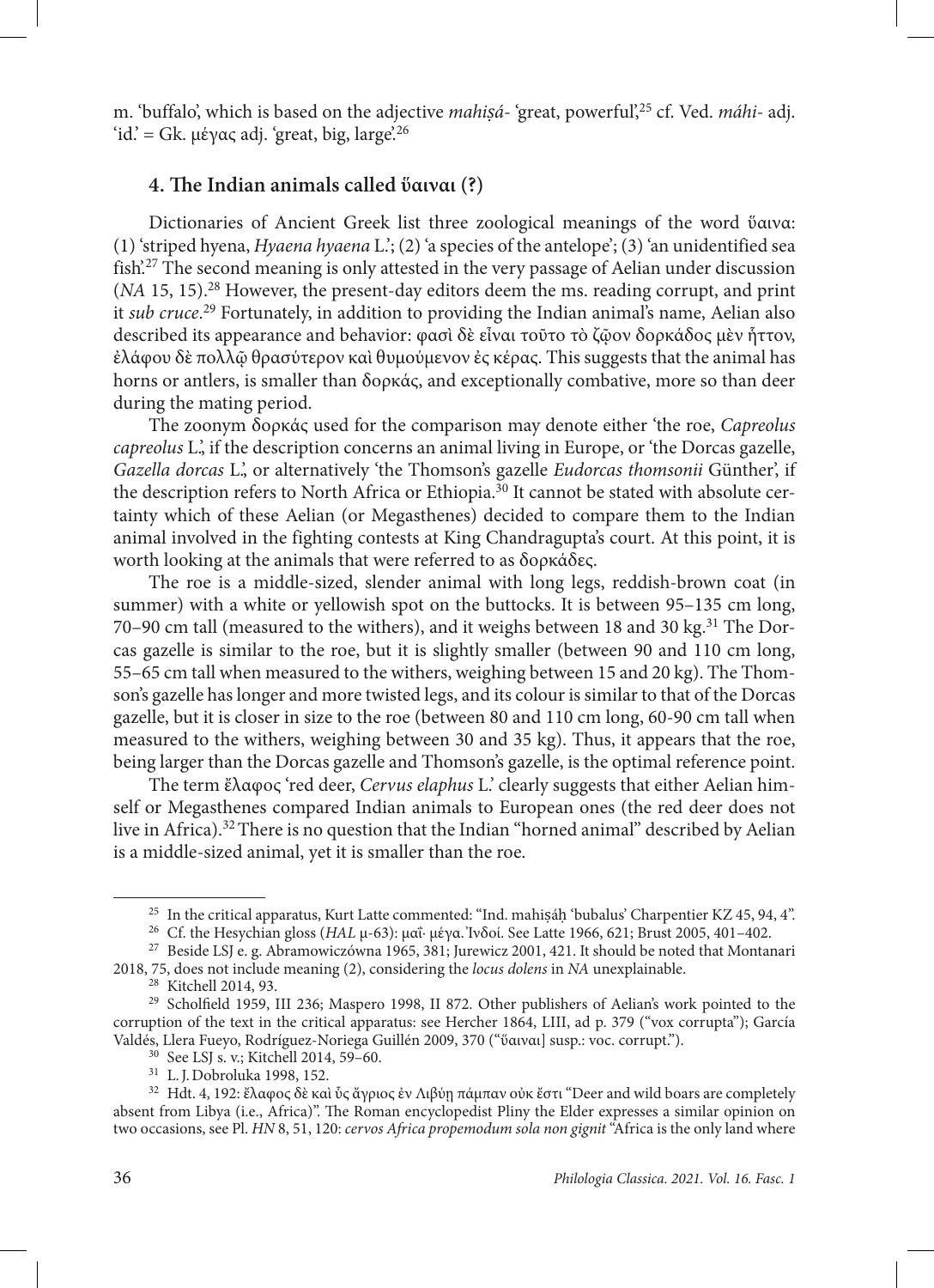I share the view of all the editors that the reading ὕαιναι is corrupt.33 However, I believe that it is the copyists who are at fault, having associated the unfamiliar name of an Indian animal with the Greek zoonym ὕαιναι f. 'striped hyena'. This would be perfectly tenable under the assumption that Aelian had adduced the foreign word, taken from the language of the local community, as he did (probably after Megasthenes) in the case of the Middle Indic name of the wild ram. Since the horned animal in question did not live in Europe, Aelian, following Megasthenes, provided the reader with a brief but precise description of its characteristics. Based on the above hypothesis, I am inclined to look in the Indo-Aryan lexicon for a zoonym whose phonetic form resembles the reading †ὕαιναι† [hýainai], transmitted in all codices of *De natura animalium*. 34

The Rigveda, the oldest literary source for the Indo-Aryan languages, lists five names of species that refer to horned animals similar to the deer, the antelope, or the gazelle: *r*̥ *śya-*, *pr*̥  ṣ*atá-*, *mr*̥ *gá-*, *rúru-*, *hariṇá*. 35 Of these, the one most closely resembling the phonetic transcription [hýaina] is the zoonym *hariṇá-* m. 'gazelle', *hariṇī*́- f. 'female gazelle',36 which is well attested in Middle Indic (cf. Pa. *hariṇa-* m., *hariṇī-* f. 'deer', Pk. *hariṇa-* m., *hariṇī-* f. 'deer') and Modern Indic languages37 (cf. La. *haraṇ* m., *harṇī* f. 'Indian gazelle/ravine deer; As. *harinā*; B.*harin*; Or. *hariṇi*, *haraṇī* f.; P.*harn*, *harnā* m. 'deer'; Hi. *harin*, *haran*, *hiran*  m., *harinā*, *harnā*, *hirnā* m. 'deer'; Guj. *haraṇ* n. 'deer'; Ma. *haraṇ* m./f./n., *harṇī* f. 'id.').38 The Indo-Aryan lexical material clearly shows that the name *hariṇá-* denotes 'the Indian gazelle, *Gazella bennettii* Sykes<sup>'39</sup> referred to as the ravine deer in English.<sup>40</sup>

The Indian gazelle, also called the chinkara, has a light-brown coat, except for its belly, which is white-grey. It is smaller than the roe (65 cm measured to the withers, 23 kg).<sup>41</sup> During the mating period, the male Indian gazelle is hostile toward its competitors.<sup>42</sup> It is very likely that the corrupted ὕαιναι denotes male Indian gazelles. Aelian's comparison of the Indian gazelle to the roe is highly accurate, as is his specification of its size (τὸ ζῷον δορκάδος μὲν ἧττον). Moreover, the postulated phonetic transcription of the extant reading ὕαιναι [hýainai] closely resembles the Middle Indic name of this animal (Pa. *hariṇa*-, nom. sg. *háriṇo*, nom. pl. *háriṇā*). Therefore, it is feasible to restore the text despite the corrupt data.

<sup>36</sup> Mayrhofer 1964, 581 ('Gazelle'); Mylius 1980, 573 ('Gazelle, Antilope'); Kochergina 1987, 770 ('газель'); Pontillo 1996, 376 ('cervo, antilope'); Monier-Williams 1999, 1291 ('a deer, antelope, fawn,

<sup>37</sup> It should be emphasized that the English word *deer* denotes not just a red deer, but also other Cervidae or Bovidae. Particular species are identified through qualifying adjectives: E. *fallow deer* (*Dama dama*  L.), *raven deer* (*Gazella bennettii* Sykes), *red deer* (*Cervus elaphus* L.), *reindeer* (*Rangifer tarandus* L.), *roe deer* (*Capreolus capreolus* L.), *spotted deer* (*Axis axis* Erxleben). It is worth noting that E.*deer* corresponds to G.*Tier* n. 'animal' and goes back to PG. *\*deuzan* n. 'wild animal', see Kroonen 2013, 94–95.

<sup>39</sup> The Vedic term *hariná*- is etymologically related to the Old Indic adjective *harí*- adj. 'reddish-brown, brown, fallow, pale yellow, greenish", cf. Lat. *helvus* adj. 'fallow; yellowish' (< IE. *\*ĝhel-*). See Mayrhofer 1964, 581; Mayrhofer 1996, 805; de Vaan 2008, 282. Therefore, the zoonym refers to the colour of the chinkara.

<sup>41</sup> Kowalski 1991, 87.  $\frac{41}{2}$  See ill. at [https://commons.wikimedia.org/wiki/File:Chinkara\\_at\\_Ranthambore.jpg](https://commons.wikimedia.org/wiki/File:Chinkara_at_Ranthambore.jpg).

no deer are born"; Pl. *HN* 8, 83, 228: *in Africa autem nec apros nec cervos nec capreas nec ursos* "In Africa, there are no boars, nor deer, nor roes, nor bears".

<sup>&</sup>lt;sup>33</sup> Already Conrad Gesner in the *editio princeps* (1556) used a *crux philologorum* before the word †ὕαιναι, adding on the margin, "†vocabulum videtur corruptum"; see Gesner 1556, 319.

<sup>&</sup>lt;sup>34</sup> It is worth remembering that in Megasthenes's times ( $4<sup>th</sup>–3<sup>rd</sup>$  c. BC) graphic representation of the rough breathing was not yet present.<br><sup>35</sup> Monier-Williams 1999, 1291.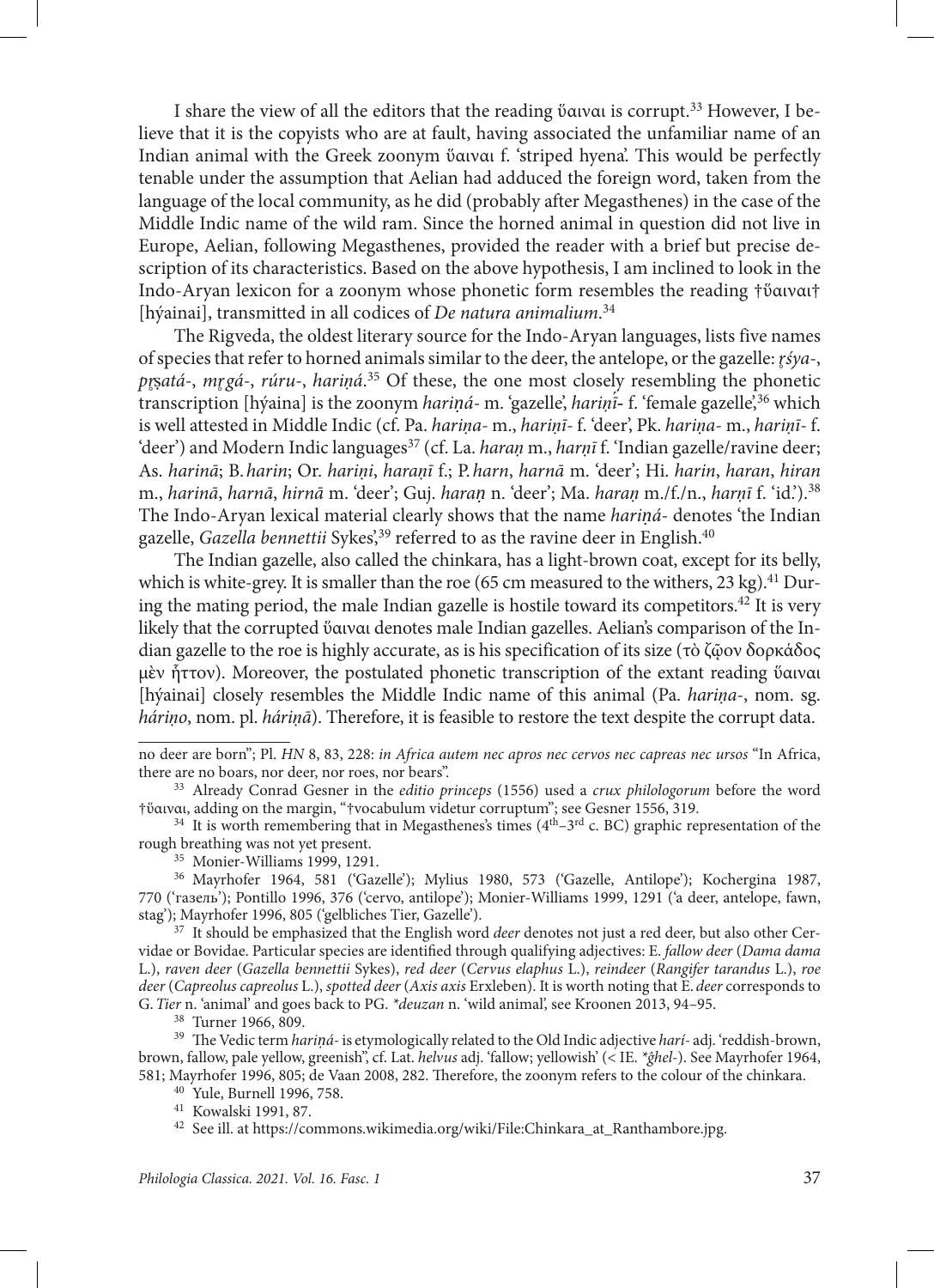The reading preserved in the codices stands out for lack of the liquid consonant [r] in the word-medial position. The easiest assumption to make is that the original Greek reading had the letter ρ. Adding one letter to the spelling makes it possible to restore the word: The posited form ὑάριναι [h<sup>y</sup>árinai] rather successfully renders the Pali and Prakrit nominative plural *háriṇā* (Indian gazelles). The suggested emendation meets the basic criterion of restauration from corrupted data since it requires the smallest possible alteration of the extant text. The Greek ending -αι is to be explained by the adaptation of a foreign form (Pa., Pk. *háriṇā*) to the Greek inflectional system. To be sure, however, it cannot be ruled out that the original text (by Megasthenes) featured the form ἅριναι [hárinai]. In any case, the eventual form of ὕαιναι very likely results from the actions of a copyist who replaced an unfamiliar word with one that had a similar pronunciation, having deliberately drawn on a Greek zoonym.

## **5. Conclusions**

Thus, a critical analysis of Ael. *NA* 15, 15, which I believe is based on the corresponding passage of Megasthenes's *Indica*, accompanied by a detailed study of Greek and Indian zoonyms permits the following conclusions.

- 1) The animals referred to as μέσοι, listed in the text after domesticated rams (κριοὶ ἥμεροι) and qualified by the phrase "so-called" (οἱ καλούμενοι), are urials, i. e., males of the wild steppe sheep. The name μέσοι, which in the zoological sense is a typical *hapax legomenon*, is an example of a Greek phonetic and morphological rendering of the Middle Indic word *mēsa-* m. 'ram, urial', cf. Pk. *mēsa-* m. 'ram, sheep' (nom. sg. *mḗso*), Hi. *mes* m. 'ram', Pr. *məṣé* 'ram, urial'.
- 2) The description of the horned animals labelled with the corrupt term ὕαιναι leaves no doubt that these are not "striped hyenas" but rather Indian gazelles (*Gazella bennettii* Sykes). I have proposed a small alteration to the spelling, adding one letter to the codices' uniform reading. The form I have reconstructed, ὑά*ρ*ιναι [hy árinai], seems a near-optimal adaptation of the Pali or Prakrit word *háriṇā* (nom. pl.). The correct form of ὑάριναι was corrupted as a result of its etymologically unfounded association with the purely Greek form ὕαιναι f. pl. 'striped hyenas'.

### **Abbreviations**

As. — Assamese; Att. — Attic Greek; Av. — Avestan; B. — Bengali; Bur. — Burushaski; Cher. — Che-remis; Cz. — Czech; E. — English; G. — German; Gk. — Greek; Guj. — Gujarati; Hi. — Hindi; IE. — Indo-European; K. — Kashmiri; Kal. — Kalasha; Khwar. — Khwarezmian; Kt. — Kati; Kurd. — Kurdish; La. — Lahnda; Lat. — Latin; Latv. — Latvian; Lith. — Lithuanian; Ma. — Marathi; NPers. — New Persian; OHG. — Old High German; OCS. — Old Church Slavic; ON. — Old Norse; OPrus. — Old Prussian; Or. — Oriya; P. — Panjabi; Pa. — Pali; Parth. — Parthian; PG. — Proto-Germanic; Pk. — Prakrit; Pol. — Polish; Pr. — Prasun; Psht. — Pashto; Russ. — Russian; Shu. — Shughni; Skr. — Sanskrit; Ved. — Vedic; Yaghn. — Yaghnobi; Zr. — Ziryene.

### **References**

Abramowiczówna Z. *Słownik grecko-polski*, vol. IV. Warszawa, PWN, 1965.

Bailey H.W. *Dictionary of Khotan Saka*. Cambridge — London — New York — Melbourne, Cambridge University Press, 1979.